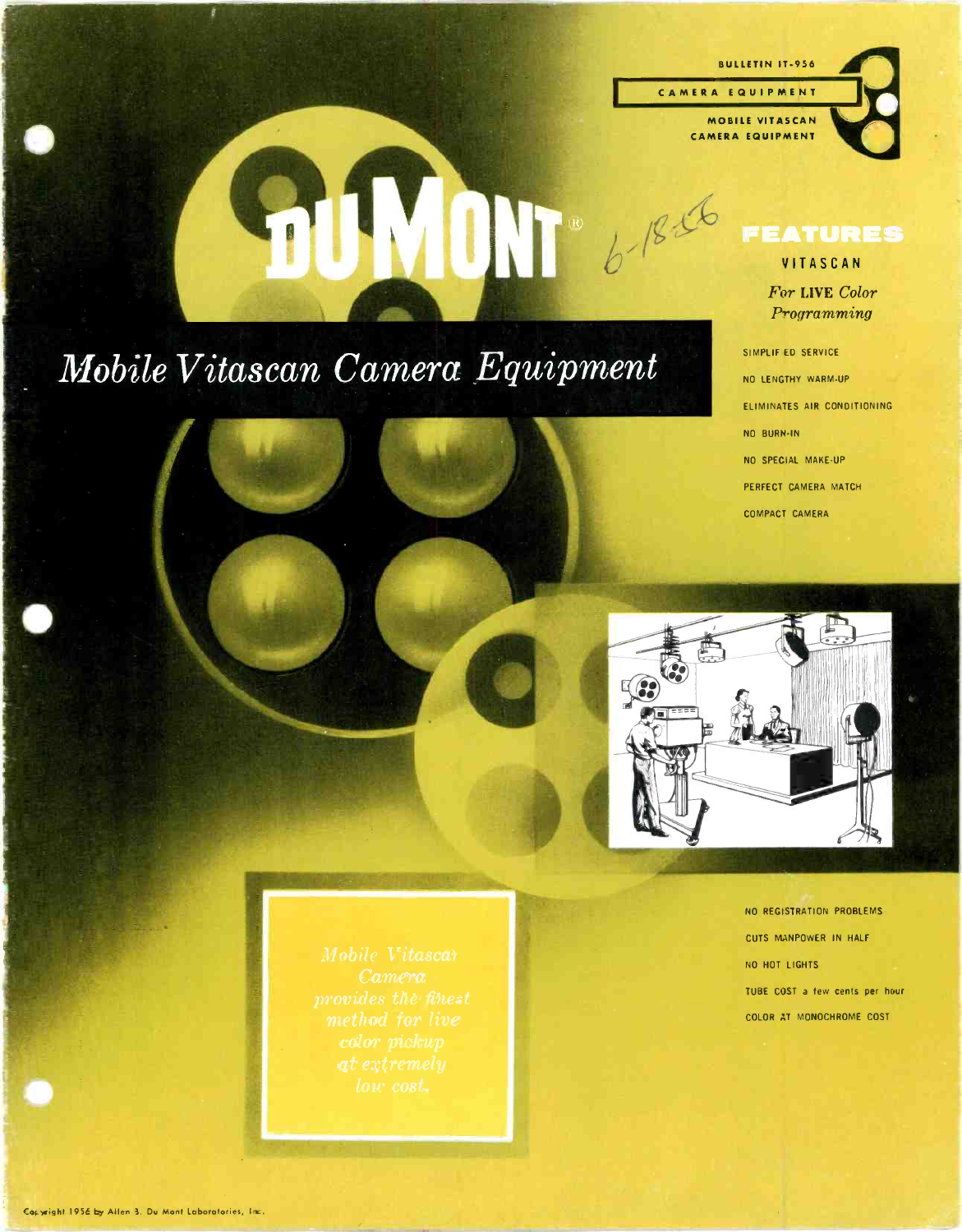# PROVIDING THE FINEST, MOST ECONOMICAL METHOD OF ORIGINATING LOCAL

## PROGRAMMING

The Du Mont Vitascan is a low-cost, extremely simple television system offering beautiful, full-color pictures. It represents an entirely new concept in television pickup principles proved superior in both broadcasting and industrial applications. In addition to full-color reproduction, the Vitascan is equally well-adapted to black-andwhite picture use. The Vitascan answers the need for a versatile color /monochrome television system limited only by the fact that it is operated in a light -tight studio, under special lights supplied as part of the system.

The Du Mont Vitascan utilizes the principle of the flying spot scanner. Operating as a mobile light source, the Vitascan camera houses a cathode -ray tube which provides a very bright raster. The raster is projected through an objective lens and scans the desired scene.

Multiplier phototubes mounted in pickup scoops which are grouped like studio floodlights pick up the reflected light. Red, green, and blue filters mounted in front of the multiplier phototubes filter the reflected light from the scene into the three primary color components required by the television system and each phototube converts the light energy into an electrical signal. The three separate



signals from the pickup scoops are amplified to form standard red, green, and blue video for feed to any standard encoder.

The pickup scoops used in the light-tight studio are physically positioned for desired "lighting" effects and con- trolled by a dimmer panel.

Since the bright raster produced by the Vitascan camera does not provide enough illumination for the convenience of performers, sync -lites are provided. These fixtures are pulsed into illumination during the vertical blanking period of the television signal, so that they do not interfere with the video produced by the Vitascan raster.

The Vitascan is the simplest, most economical method for achieving local live color programming, and when combined with the Du Mont Color Multi-Scanner, provides complete color programming facilities.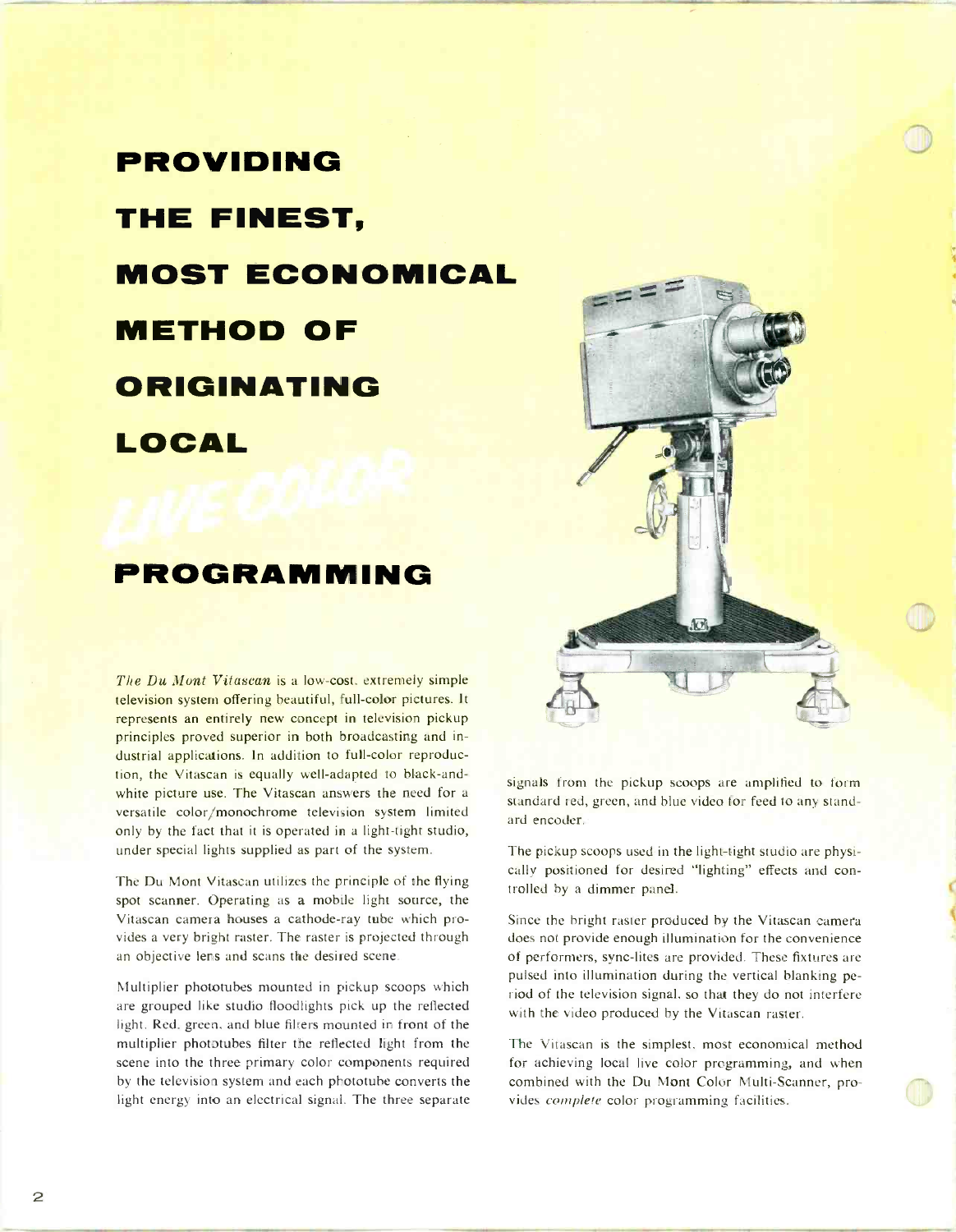

#### P R I N C I P L E O F O P E R A T I O N

Within the mobile Vitascan camera, an extremely small spot traces an unmodulated raster of high light intensity on the face of a special cathode-ray tube. This is known as the "flying spot".

 $L_{\rm L}$ 

2>The raster is directed through the camera objective lens.

**3**>The light passes from the lens to scan the subject where it is modulated by varying degrees of reflection from the subject.

Modulated reflected light is picked up by the pickup scoops. Blue, green, and two red filters within the pickup scoop pass their respective light components into multiplier phototubes.

The multiplier phototubes (see detail), transform the light into electrical signals which are multiplied in strength within the tube.

6>From the multiplier phototubes the electrical signals are fed into their respective video amplifiers which gamma- and phosphor- correct the signals for optimum reproduction of both gray and chromatic scales. Each video amplifier adds blanking and provides two identical outputs - one for monitoring and one for programming.

7>Overhead sync-lites provide studio illumination during vertical blanking periods of scanning operation.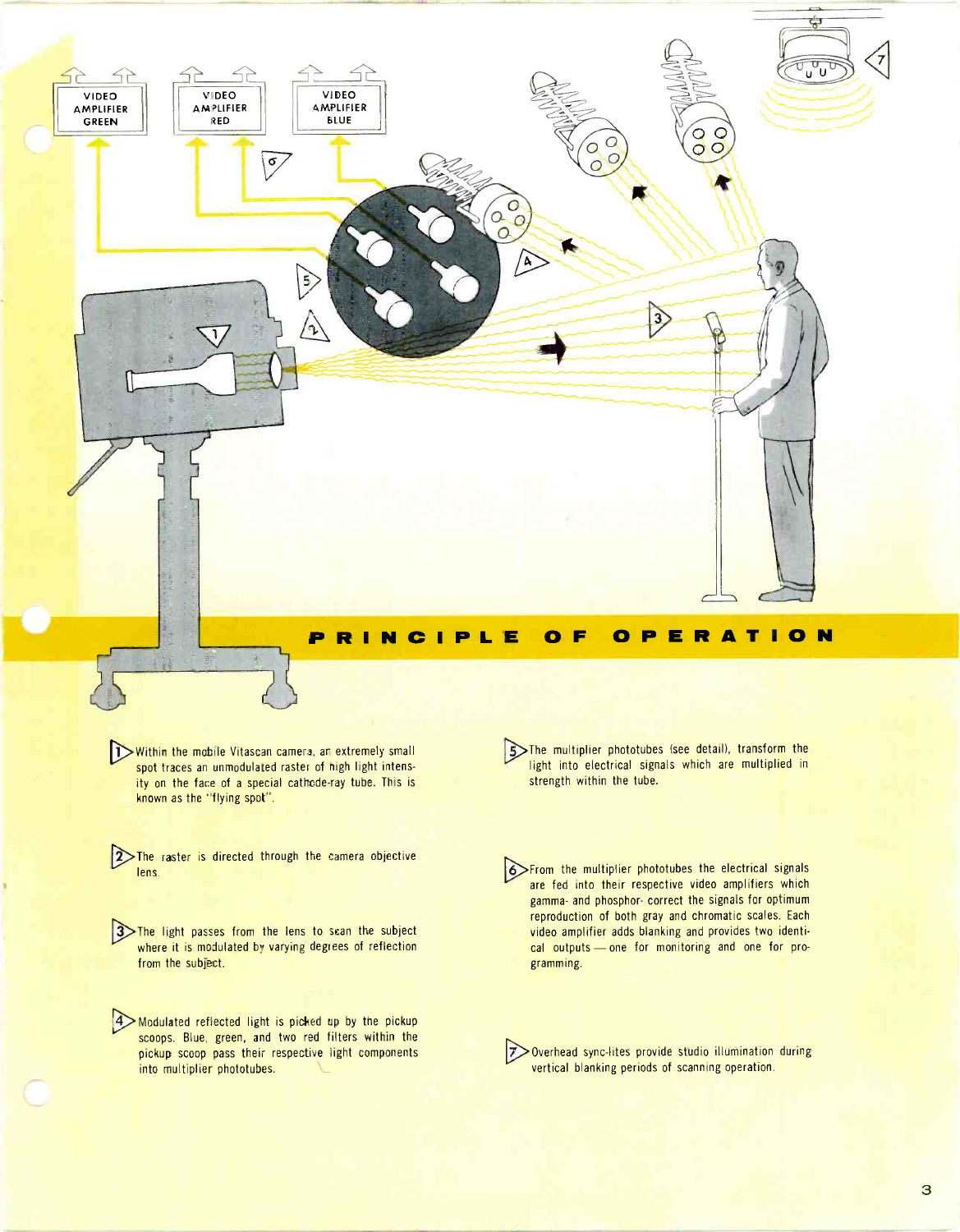#### VITASCAN

**MOBILE LIGHT** SOURCE

**TYPE 5454-A** 

Compact Type 5313 -A High Voltage Supply, which provides the accelerating potential for the special cathode -ray tube, has all high voltage components contained and immersed in an insulated lucite compartment filled with silicone fluid. The silicone fluid absolutely prevents high voltage corona and arcing.



The camera is mounted on a standard panning head and standard dolly for ease of operation. It is equipped with a lens turret containing three lenses. A monochrome, electronic viewfinder is mounted on top of the camera so the camera operator can focus on the subject.

Mounted external to the studio are the high and low voltage supplies, and three video amplifiers.



All components and circuits in the mobile Vitascan camera are easily and quickly accessible for maintenance.<br>All selcom-used control adjustments are in easy reach with side -panel swung open.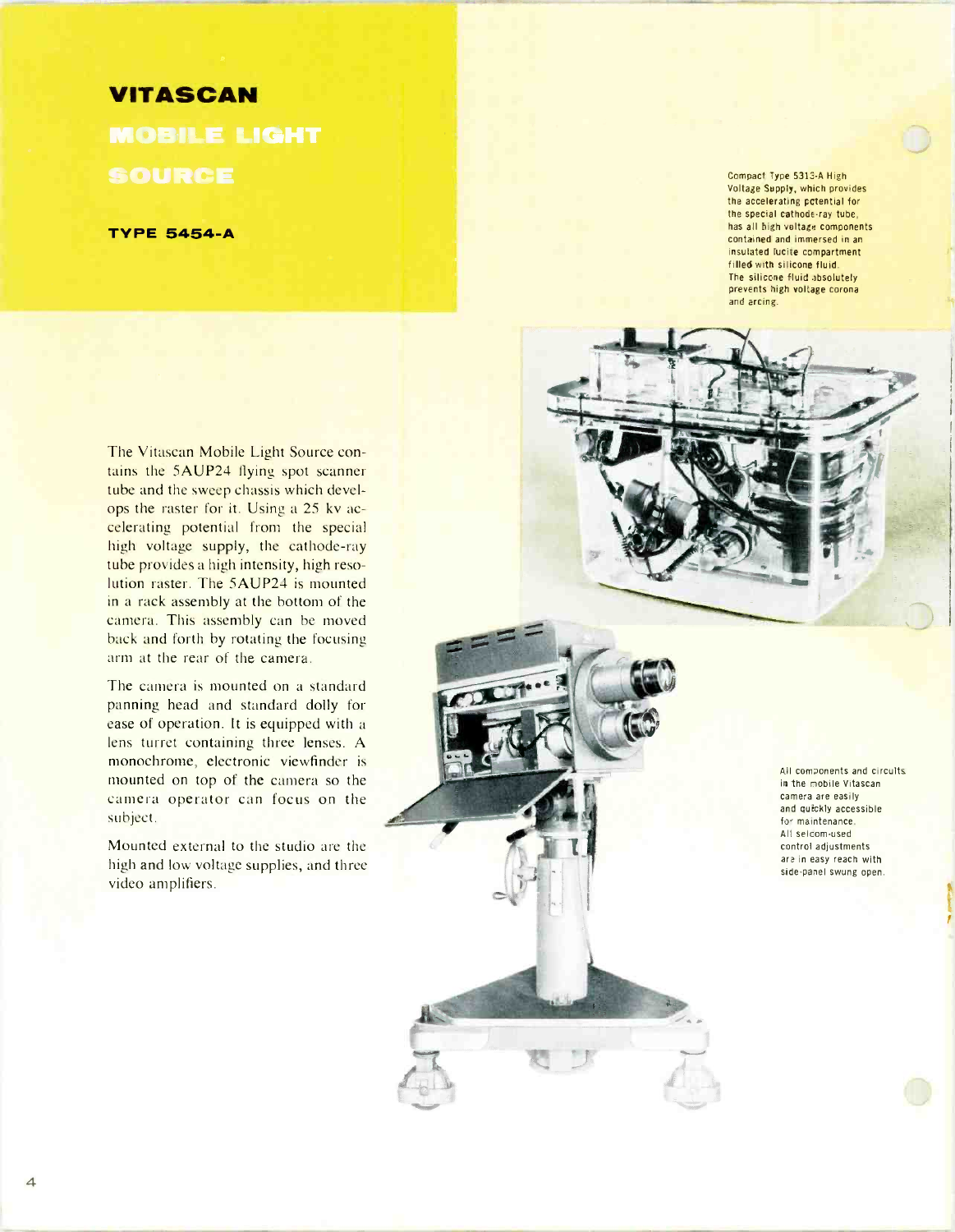#### **EQUIPMENT CONFLIMENT**

#### TA-205-A Mobile Vitascan Camera Equipment including:

- Contracted and the Second Party<br>Second Vitascan Vewfinder<br>Second Vitascan Connector Panal<br>Second Vitascan Connector Panal<br>Second Vitage Supply<br>SD19-A Power Centrol Panel<br>PR77-C Rack Cabinet  $\frac{1}{1}$
- $\frac{2}{1}$
- 

#### **Accessories**

Du Mont Type C camera cable<br>Vitascan High Voltage Cable Assembly<br>Convertional came⊯ mounting<br>and colly equipment

#### LENS COMPLEMENT

- 1 191 nm, f 2.8, Hor ontal<br>v ewing ang 3 37.4°<br>1 150 nm, f 2.8, Hor zontal
- 
- v ewing angle  $25.7^\circ$ <br>210 nm, f 3.5, Hor zontal<br>v ewing angle  $19.2^\circ$  $\mathbf 1$
- 



High-Voltage, high-intensity cathode-ray tube of superb resolution qualities. Long life, low cost.

#### **TUBE COMPLEMENT**

|                                           | 5454-A Vitascan Head                      |
|-------------------------------------------|-------------------------------------------|
| Qtv.<br>1                                 | Type<br><b>5AUP24</b>                     |
|                                           | 6AL5                                      |
| $\frac{1}{2}$ $\frac{1}{2}$ $\frac{1}{3}$ | 6AU5<br><b>6AS7</b>                       |
|                                           | <b>6BD4</b>                               |
|                                           | 6CD6<br>12AT7                             |
|                                           | 12AU7                                     |
|                                           | <b>5099 C Vitascan Viewfinder</b>         |
| Qty.                                      | Type<br>0D3                               |
| $\mathbf{1}$<br>$\mathbf{1}$              | <b>5FP4</b>                               |
| $\frac{2}{1}$                             | 6AK5<br>6AG7                              |
| $\mathbf{1}$                              | 6AL5                                      |
| $\mathbf{1}$<br>$\mathbf{1}$              | <b>6AS6</b><br>6AS7-G                     |
|                                           | 6806                                      |
| $\frac{1}{2}$                             | <b>6C4</b><br>616                         |
|                                           | 8016                                      |
|                                           | 5019 A Low Voltage Supply                 |
| Qtv.                                      | Type                                      |
| 232712                                    | <b>OA3</b><br>003                         |
|                                           | 5R4-GY<br>6AS7-G                          |
|                                           | 6B4-G                                     |
|                                           | <b>6H6</b><br>6SL7-GT                     |
|                                           |                                           |
| Qty.                                      | 5313-B High Voltage Supply<br><b>Type</b> |
| $\mathbf{1}$                              | <b>OA3</b>                                |
| 1                                         | <b>6AG7</b><br>6CD6-G                     |
| $\frac{2}{1}$                             | 6SL7-GT                                   |
| $\overline{a}$                            | 6SN7-GT<br>8016                           |
|                                           |                                           |
|                                           |                                           |
|                                           |                                           |

#### ELECTRICAL SPECIFICATIONS

#### Imputs

Begative horizontal drive<br>Begative vert cal drive<br>■ ceo signal (black negative)

3.5 v to 8  $\pi$  (75 ohm term nated)<br>3.5 v to 8  $\pi$  (75 ohm term nated)<br>1 v (for Vitascan Viewfincer, rom green<br>5310-C Mideo Ampl fien

#### Output

Scanning I ght beam iraster)

#### PHYSICAL DIMENSIONS

#### Type 5454-A Vitascan Head

Length - 2234 inches - Height - 124/2 inches<br>Width - 144/2 inches - Weight - 75 pounds

#### Type 5099-C Vitascan Viewfinder

Length - 201/2 inches - Meight - 7 inches<br>Width - 121/2 inches - Weight - 40 pounds

#### VERTICAL RECK-MOUNTING DIMENSIONS

#### All pamels of standard 19" width

| Unit                       | Vertical<br>Space | Weight:        |
|----------------------------|-------------------|----------------|
| 5313-3 H gr Vol age Supply | $10 - 5 / 16$     | $-0$ Its       |
| SO19-A Law Voltage Supply  | 14"               | $70$ lbs.      |
| 5455-3 Connector Panel     | 51/2              | 5 <sub>5</sub> |
| 5319.3 Pover Control Panel | $3 - 15/32$       | 3 5            |

#### POWER **EEQUIREMENTS** (Overall)

#### TA-205-A Mobile Vitascan Camera Equipment

117 v ac, 21 amp.

#### **POWER REQUIREMENTS (Internal)**

#### 5454-A Vitascan Head

from Power Control Panel from High Voltage Supply<br>from Low Voltage Supply<br>from Low Voltage Supply

#### 5099-C Vitascan Viewfinder

|  | rom Fower Control Panel |  |
|--|-------------------------|--|
|  | rom Low Voltage Supply  |  |
|  | rom Low Voltage Supply  |  |

#### 5313-B High Voltage Supply

from Connector Panel<br>from Low Voltage Supply

#### 5019-A Low Voltage Supply

from Power Control Panel

5455-A Connector Panel

from Power Control Panel

#### 5319-A Power Control Panel

117 v ac, 21.0 amp.

117 v ac, 0.8 amp.<br>+27 kv, 540 pa.<br>+350 v, 240 ma.<br>+250 v, 30 ma.

 $117$  v ac, 0.46 amp.<br> $+350$  v, 120 ma.<br> $+250$  v, 45 ma.

 $6.3$  v ac, 6.6 amp<br>+350 v, 200 ma.

117 v ac, 4.6 amp.

117 v ac, 1.0 amp.

from Line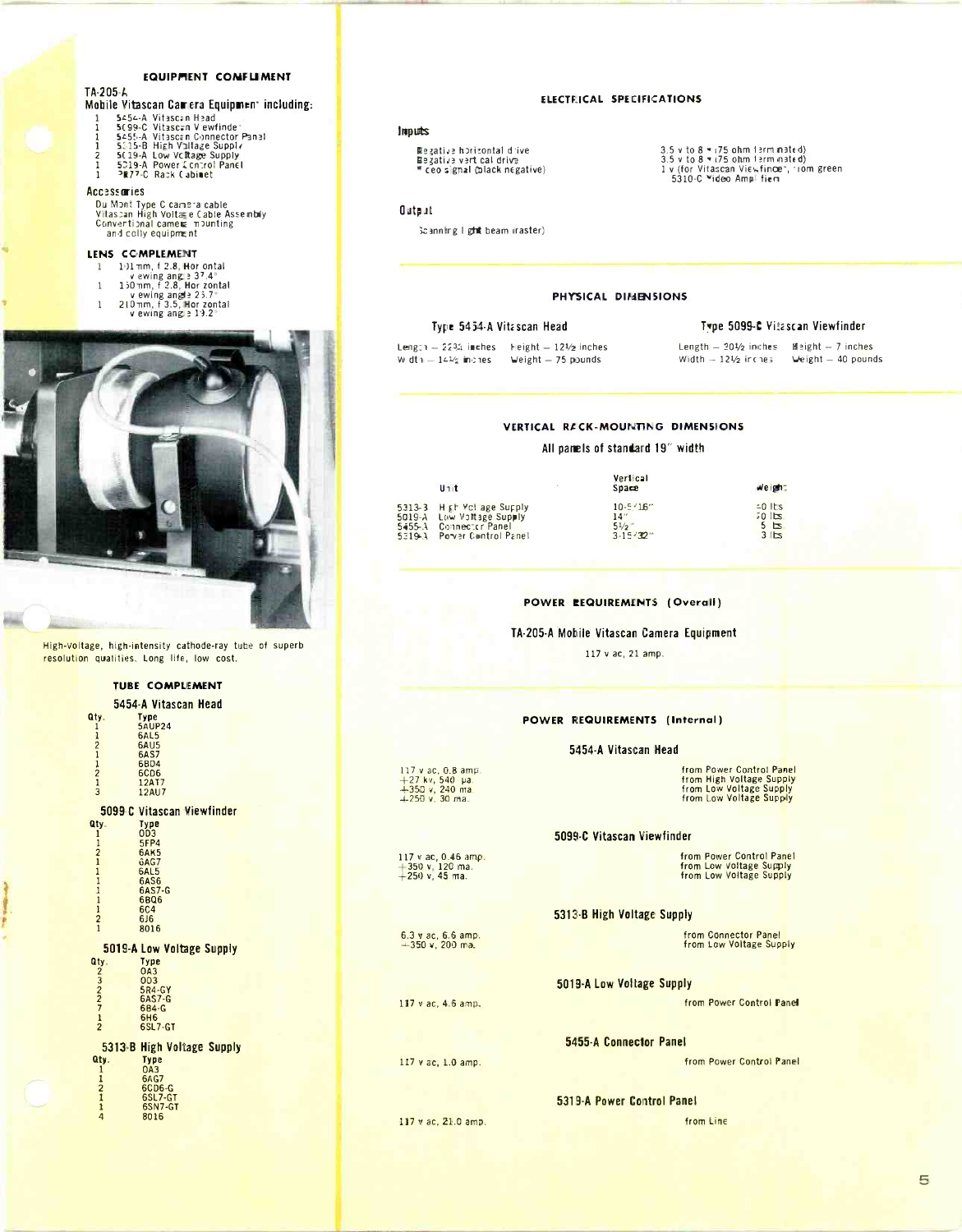

### Vitascan Color Pickup Equipment

#### EQUIPMENT COMPLEMENT

#### TA -204 -A Vitascan Color Pickup Equipment including:

| Ŗ                       | 5440-A Scanner Pickup Scoop | 5019-A Law Voltage Supply<br>1        |
|-------------------------|-----------------------------|---------------------------------------|
|                         | 5439-A Video Junction Box   | PR77-C Cabinet Assembly<br>$\sqrt{1}$ |
|                         | 5438-A Dimmer Panel         |                                       |
|                         | 5310-C Video Amplifier      | <b>Photocell complement</b>           |
| $\overline{\mathbf{1}}$ | 5314-A High Voltage Supply  | Type K1416 (red)<br>16                |
|                         | 5315-A Regulator linit      | Type K1420 (blue, green)<br>16        |

#### ELECTRICAL SPECIFICATIONS

| Resolution Capable of 550 lines                                        |                                                                        |
|------------------------------------------------------------------------|------------------------------------------------------------------------|
| Inputs                                                                 |                                                                        |
| Composite sync. negative (if desired)                                  | $3.5$ v to $4.5$ v p-p (bridging)                                      |
| Blanking, negative                                                     | 3.5 v to 4.5 v $p \cdot p$ bridging)                                   |
| Horizontal drive, negative                                             | $3.5$ v to $4.5$ v $p$ -p (bridging)                                   |
| Optional (used for setup purposes)                                     |                                                                        |
| Stepwave, black negative, linear                                       | $1$ v $p-p$ at 75 ohms                                                 |
|                                                                        |                                                                        |
| <b>Outputs</b>                                                         |                                                                        |
| 5310-C Video Amplifier (green channel):<br>two identical video signals | 1 v p-p source-terminated in<br>75 ohms (one for camera<br>viewfinder) |
|                                                                        |                                                                        |
| 5310-C Video Amplifier (red channel):<br>two identical video signals   | 1 v p-p source-terminated in<br>75 ghms                                |
| 5310-C Video Amplifier (blue channel):<br>two identical video signals  | 1 v p-p source-ferminated in<br>75 othms                               |

#### PHYSICAL DIMENSIONS

Type 5440 -A Scanner Pickup Scoop

| 14 inches |  |
|-----------|--|
| 12 inches |  |
| 25 pounds |  |
|           |  |

#### A S S O C I A T E D E Q U I P M E N T F O R



#### Vitcscan Sync-Lite Equipment

EQUIPMENT COMPLEMENT 1A-203-A Vitaschn Sync-Lite Equipment including:

- 4 5452-A Sync-Lite Fix ure
- 1 545C-A Sync-Lite Trigger Unit
- 1 5451-A Sync-Lite Power Panel
- 2 5015 A \_ow Voltage Supply

#### ELECTRICAL SPECIFICATIONS

#### Input

#### Negative vertical drive  $3.5$  v to  $4.5$  v  $\frac{1}{2}$  et 75 shris

#### **Output**

Pulsed while light, 100 ps. duration, synchronized with vertical drive

#### **PHYSICAL DIMENSIONS** Type 5452-A Sync-Lite Fixture

)iameter -14 inches Height -10 inches Weight -I5 pounds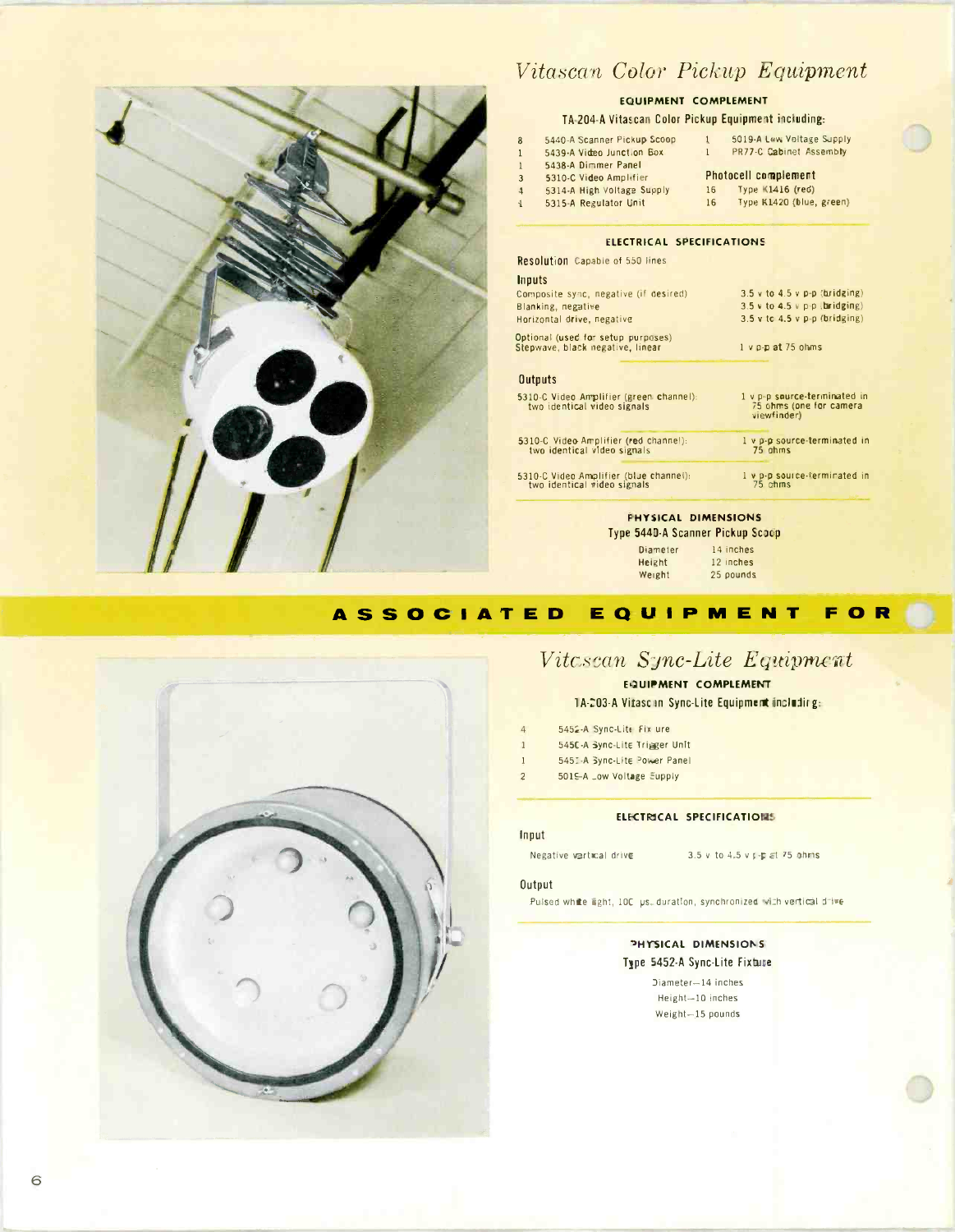#### VERTICAL RACK-MOUNTING DIMENSIONS

All panels of standard 19" width

| Unit                        | Vertical Space | Weiget:                   |
|-----------------------------|----------------|---------------------------|
| 5439-A Mileo unction Box    | $6 - 13 / 16$  | 5 lb3                     |
| 5438-A Scanner Dimmer Panel | $5$ "          | $12$ lbs                  |
| 5310-C video Amplif er      | $8 - 3/16$     | $8$ Ibs                   |
| 5314-A figh Voltage Supply  | $5-1/16$       | $11$ lbs                  |
| 5315-A Regulator Unit       | $5 - 1/16$     | $35$ $1b$ $\frac{1}{2}$ . |
| 5019-A Low Voltage Supply   | 14'            | $63$ $16$ $\frac{1}{2}$ . |

 $+250$  v, 130 ma.

#### POWER RIQUIREMENTS (Overall)

TA-204-A "itascan Color Pickup Equipment

117 v ac, 8.9 amp.

#### POWER F.EQUIREMENTS (Internal)

#### 5440-A Scanner Pickup Scoop

From Low Voltage Supply  $+250$  v, 16 ma.  $-1000$  \, 6 ma. from Diminer Panel

5438-A Scanner Dimmer Panel from High Voltage Supply  $-1000$  v, 64 ma.

5315-A Regulator Unit 117 v ac, 2.0 amp. from Line or Control Fanel

5019-A Low Voltage Supply

**E310-C Video Amplifier** 

115 v ac (regulated), 0.3 amp. from Regulator Unit

from Low Voltage Supply

5314-A High Weltage Supply 115 v ac (regulated), 0.5 amp. from Regulation Unit

117 v ac, 4.6 amp. from Line or Control Famel

| 5440-A Scanne Pickup Scoop |                  |      | 5310-C Video Amplifier |                | 5019-A Low Voltage Supply |
|----------------------------|------------------|------|------------------------|----------------|---------------------------|
| Qty.                       | type             | aty. | Type                   | Qty.           | <b>PPE</b>                |
| $2$ (red)                  | $\triangle 1216$ | 4    | 6AH6V                  |                | 035                       |
| $2$ (blue, green           | K1420            |      | 6AK5                   | 3              | 0.33                      |
|                            |                  |      | 6AL5                   | 2              | $54 - GY$                 |
|                            |                  |      | 12AT7                  |                | $6.157 - 3$               |
| 5314-A High Jultage Supply |                  |      | 12AU7                  |                | $63 - G$                  |
| Qty.<br>Type               |                  |      | 12AV7                  |                | 6H <sub>5</sub>           |
| 5R44GY                     |                  |      | 5687                   | $\overline{2}$ | $6 - 7 - 37$              |

#### MOBILE **VITASCAN** YST E M e

#### VERTICAL RACK-MOUNTING DIMENSIONS

All panels of standard 19" width

Unit 5450-A Sync-Lite Trigger line 5451-A Sync-Lite Power Panel 5019-A Low Voltage Supply

**Vertical Space**  $3 - 5/16''$  $5 - 7/32"$  $14'$ 

Weight  $6$  lbs.  $5$  lbs. 70 lbs.

#### **POWER REQUIREMENTS (Overall)**

TA-203-A Vitascan Sync-Lite Equipment 117 v ac, 9.4 amp.

#### **POWER REQUIREMENTS (Internal)**

#### 5452-A Sync-Lite Fixture

+350 v, 200 ma. from Low Voltage Supply

117 v ac, 4.6 amp. from Sync-Lite Power Panel

#### 5450-A Sync-Lite Trigger Unit

117 v ac, 0.2 amp. from Sync-Lite Power Panel  $+350$  v, 21 ma. from Low Veltage Supply

5451-A Sync-Lite Power Panel

5019-A Low Voltage Supply

117 v ac, 9.4 amp. from Line  $+350$  v, 800 ma. from Low Voltage Supply

#### **TUBE COMPLEMENT**

|      | 5452-A Sync-Lite Fixture |      | 5019-A Low Voltage Supply |                |            | 5450-A Sync-Lite Trigger Unit |             |  |
|------|--------------------------|------|---------------------------|----------------|------------|-------------------------------|-------------|--|
| Qty. | Type                     | Qty. | Type                      | Qtv.           | Type       | Qty.                          | Type        |  |
| 5    | <b>U35A</b>              |      | OA <sub>3</sub>           |                | $6B4-G$    |                               | 3D22        |  |
|      |                          | 3    | 0 <sub>0</sub>            |                | <b>6H6</b> | -1                            | <b>6SN7</b> |  |
|      |                          |      | 5R4-GY                    | $\overline{2}$ | 6SL7-GT    |                               |             |  |
|      |                          |      | 6AS7-G                    |                |            |                               |             |  |
|      |                          |      |                           |                |            |                               |             |  |

Typical studio scene ready for programming. Note

positioning of pickup scoots arranged to achieve backlighting, highlighting and other dramatic effects.



Program in progress. Vitascan mobile camera is used in exactly the same manner as an ordinary camera. Operator focuses and views through electronic viewfinder.



As a merchandlsing tool the Vitascan has proved a traffic stopper. Monitors or standard color receive's may be located throughout a store.



Stopping traffic outside the store! This photo was taken at a recent demonstration by Gimbel Brothers in New York City.